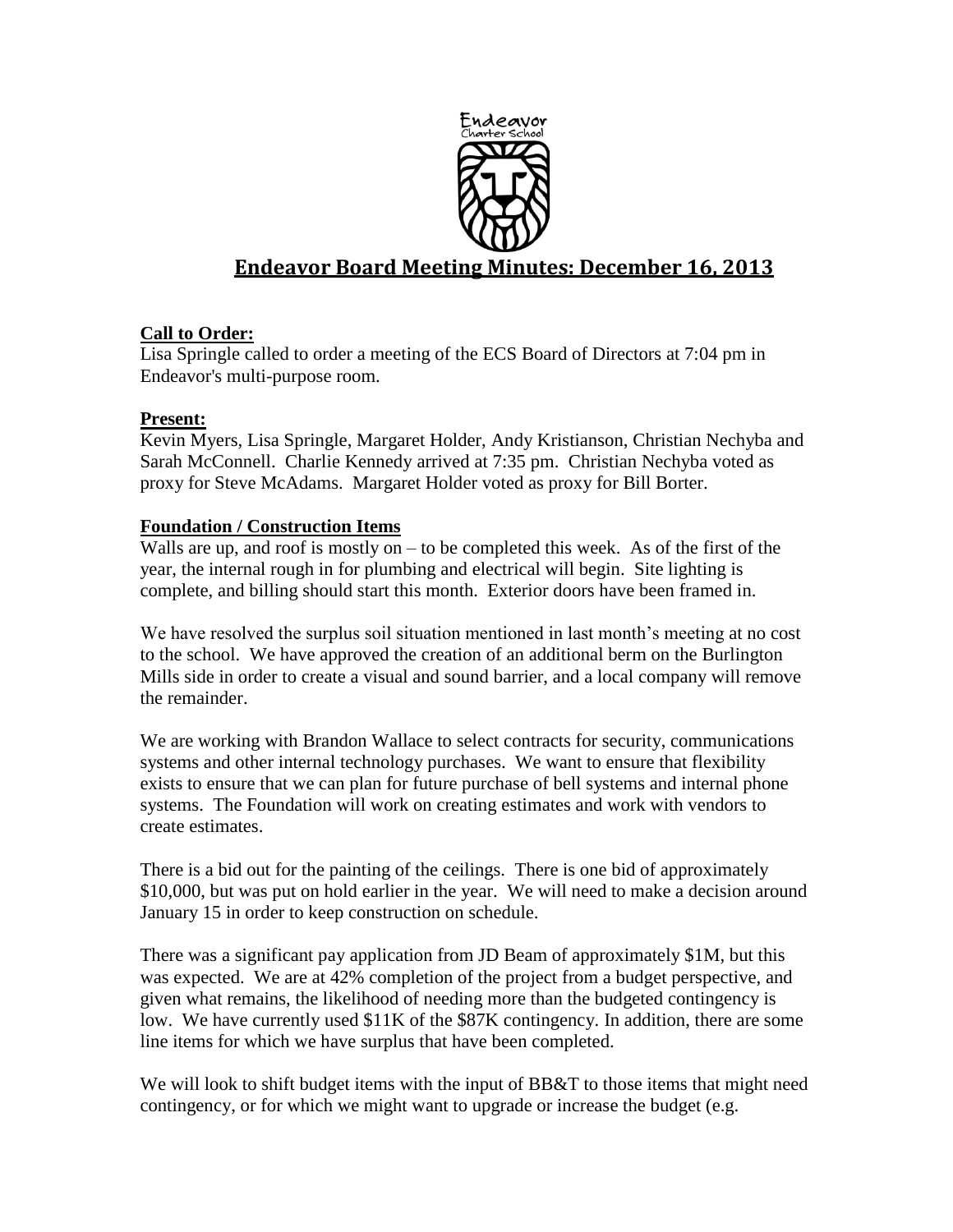furniture). Kevin Myers will work with Christi Whiteside on understanding the estimates for furniture in order to begin the process of working with our stakeholders to make this shift.

#### **Approval of Prior Minutes:**

Kevin Myers moved to approve the meeting minutes as distributed for the November 18, 2013 Board of Directors Meeting with two corrections for wording based on feedback via email – one in Foundation report on budget being on schedule, another on the discussion of class size. Andy Kristianson seconded. The motion was approved unanimously.

#### **Director's Update**

Christi Whiteside provided the Board an update in Steve McAdams' absence.

David Budd, who had assisted with the moving of our donated furniture to storage, has volunteered to move and reassemble furniture in the new building.

NAPE Testing, a ninety-minute national test for which we were randomly selected, is happening in February for our  $8<sup>th</sup>$  graders. A letter will be going out tomorrow (December 17) to families with an opportunity for opting out of the testing.

We will also be participating in a State K-3 Reading assessment in January. This will provide a lot of data on reading skills that we do not normally assess in this way including a teacher effectiveness score, which is not normally available for K-2 teachers without EOG tests. There will be a follow-up at the end of the year.

Our testing window is shorter (10 days) and is within the last part of the school year. We have already begun to communicate to families the need to NOT take vacations during that period. There are no retakes for the testing this year, with the exception of  $3<sup>rd</sup>$  grade reading.

We have had several issues with technology in the last few days (internet going down), which affects the ability to use the copiers and other systems within the building. The Board asked that the administration create a Business Interruption Plan for situations like this so that we understand how people can contact the school.

# **Treasurer's Report:**

Margaret Holder provided the Board with this update in Bill Borter's absence.

Balance with BB&T of \$626,492.22 as of 11/29/2013. First Citizens has been closed and there are no balances to report.

Currently have a budget surplus of \$174,582, but this is typical at this time of year, and is due to payables that will come later in the school year.

Instructional software, human resources, repairs and office salaries all appear to be running at rates that will have them run over for the full year. Bill Borter has the to-do to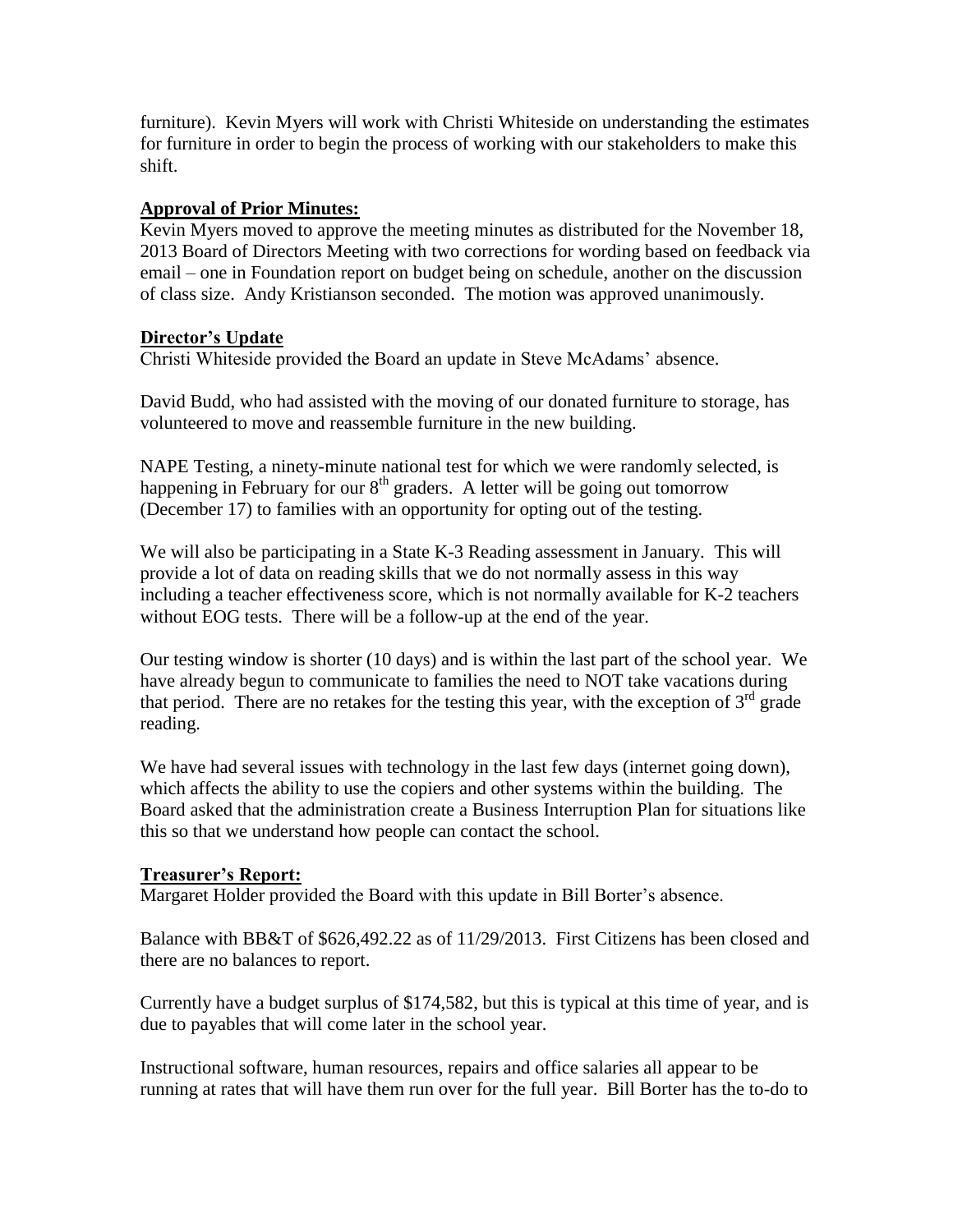reconcile these line items to ensure that they are being billed correctly. If so, we will have to look to understand the implications for the full year budget in January's Finance Committee meeting.

Bill is working with Brandon Wallace and our Power School representatives to understand why our allocation is 11 students down from our full-year total, reducing our budget allocation by approximately \$69,000. We do know that there were some excused absences for religious reasons, or family funerals.

The Board discussed the class size sensitivity analysis that Bill shared. The net of the discussion is that he recommends that we stay at a class size of 19 for the 2014-2015 school year, as with current assumptions the budget would run at a deficit at 18 students per class.

Kevin Myers moved that the class size be set at 19 for the additional kindergarten and first grade classes for the 2014-2015 school year. Christian Nechyba seconded. Kevin Myers, Charlie Kennedy, Christian Nechyba, Steve McAdams, Lisa Springle, Margaret Holder, and Bill Borter voted to approve. Sarah McConnell and Andy Kristianson voted against. The motion was approved.

#### **School Start Times for 2014-2015**

Christian Nechyba proposed that ECS run morning carpool from 8:15-8:40am for the 2014-2015 school year, with a start time of 8:45am. School release time would remain at 3:15pm, and afternoon carpool from 3:15pm to 3:45pm. Staff would be expected at school by 8:05am. He discussed the rationale with the Board, including an assessment of morning traffic on Capital Blvd., Burlington Mills, and One World Way, and the current flow issues with our current 20-minute morning carpool. He also discussed the lack of conflict of this proposal with the athletic schedules and support for this bell schedule in pediatric sleep studies he has reviewed.

Christian moved to approve the proposal as outlined above. Charlie Kennedy seconded. The motion was approved unanimously.

#### **Transportation Options in 2014-2015 and Parent Survey**

Charlie Kennedy discussed the survey, which will now be distributed with the updated start time. As discussed last meeting, there will be questions about programs as the YMCA and private busing.

Wording will be added to include justification for the start and end times chosen as outlined above.

# **Officer Elections**

Andy Kristianson reminded the Board that officer elections for the Board are normally held in December, but due to key absences we will hold these at the January Board meeting.